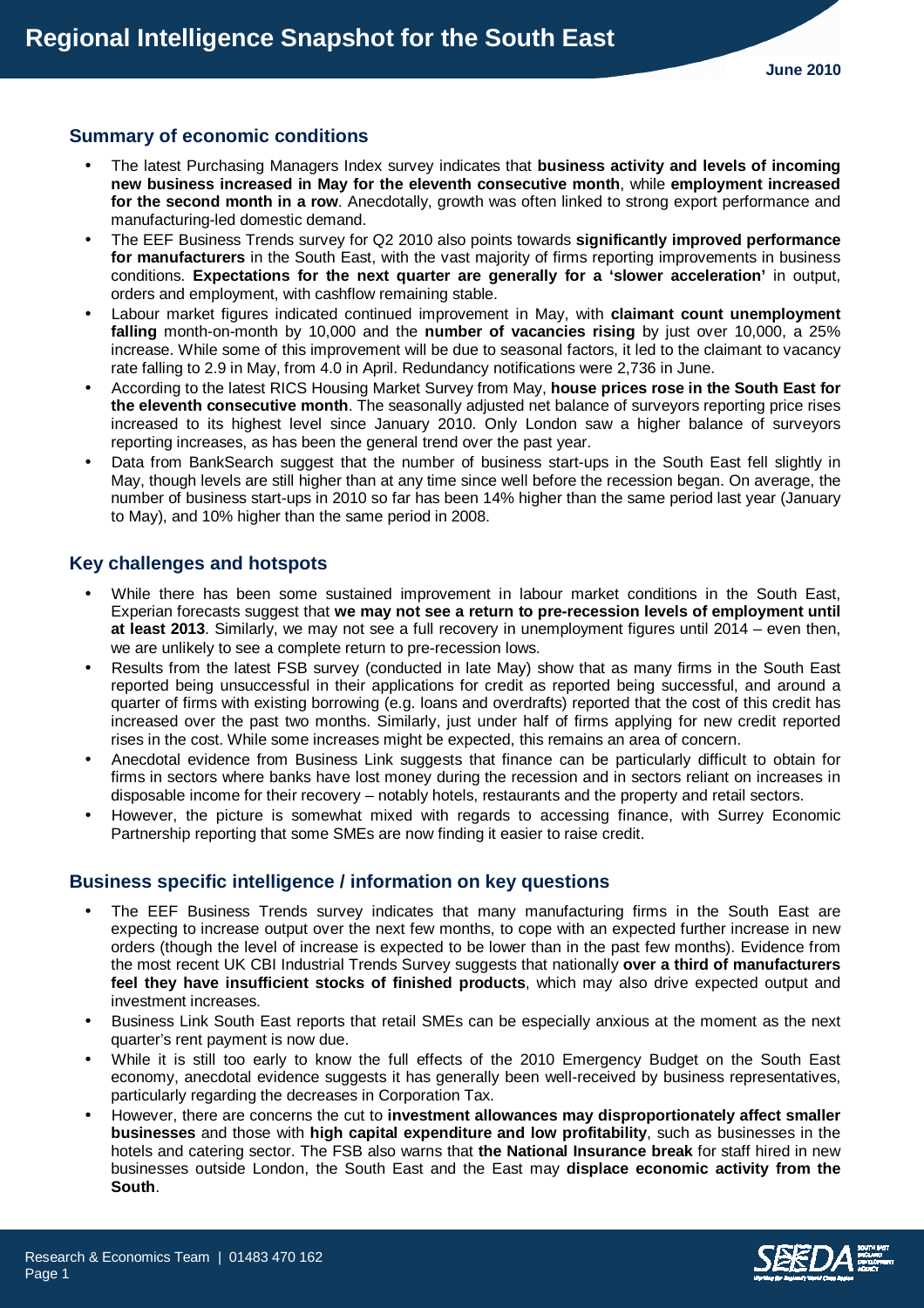# **Sectoral Overview**

#### **Manufacturing**

In line with other UK regions, the South East reported increased manufacturing output and orders in the last three months; a positive story given that the last time all regions experienced positive growth in total orders was in the second quarter of 2008. According to the latest EEF Business Trend Survey, the balance of responses for output in the SE & London was 52%, only behind the South West (61%) and East Midlands (53%), for the past 3 months. Likewise, the balance for total orders in the SE & London was 52%, only behind the South West (58%) and Yorkshire & Humber (56%). Looking forward, 41% of manufacturing firms in the SE & London expect an increase in total orders in the next three months, more than any other UK region.

The most recent EEF survey also shows that output balances have now turned positive for all UK manufacturing sectors compared with a more mixed picture in the first quarter of 2010. Strong output has been buoyed by strong order books: both domestic and export orders balances were positive for most sectors, suggesting that the recovery is fairly broad based. Particularly strong results were notable for electronics with a balance of 61% of companies reporting increased orders. This is mirrored in the South East, where business specific intelligence indicates that Siemens, headquartered in Surrey, and the London Development Agency have unveiled plans for a £30m development at the Royal Docks in Newham by early 2012, including a technology exhibition centre and base for 230 Siemens staff.

A similar picture is being seen in the UK chemicals sector where a net balance of 83% of companies reported increased orders in Q2 2010, as indicated in the latest EEF Survey. Besides, 36% of manufacturing firms reported in early June that their present stock of finished goods is less than adequate, as stated in the most recent UK CBI Industrial Trends Survey. This situation has led some South East companies to pick up their investment intentions. For example, business specific intelligence reported that Proteome Sciences of Cobham has raised £4.8m in a share placing to fund an investment in new equipment for its Biomarker Services division.

However, there are still some concerns around inflation in the South East, although to a lesser extent than the UK as a whole. According to the latest Purchasing Manager's Index (PMI), input prices still remains well above the long run trend in May, signalling further strong inflation, particularly from metals (i.e. steel), oil, paper and fuel. Whereas the rate of output prices inflation sharpened slightly in May but remained below the input prices trend due to ongoing price competition, as PMI's anecdotal evidence suggests.

#### **Business and consumer services (including hospitality)**

According to the latest information from BankSearch (May 2010), the legal, accountancy, consultancy and other business sector recorded the largest proportion of business starts ups in the South East, as indicated by businesses opening their first current account from bank's small business product range. This was followed by the recreational, personal & community services sector which accounted for 15% of business start ups in May 2010.

Business specific intelligence corroborates those results by indicating that, for instance, Brasserie Blanc is expanding into the pub market with the acquisition of two former Massive Group pubs in Teddington and Weybridge. However, a mixed picture is seen in the healthcare sector. On one hand, Priory Group of Leatherhead is to create up to 60 jobs at the new Charles Court nursing home due to open in Hereford this summer. On the other hand, Heatherwood & Wexham Park Hospitals NHS Foundation Trust is planning to shed 470 jobs at Heatherwood in Ascot and Wexham Park in Slough.

#### **Retail & motor trade**

According to the latest CBI – Distributive Trends Survey (June 2010), UK retail sales volumes decreased in the year to June although the fall was slower than had been expected along with orders placed upon suppliers, which fell at a similar rate. Yet both are expected to grow next month.

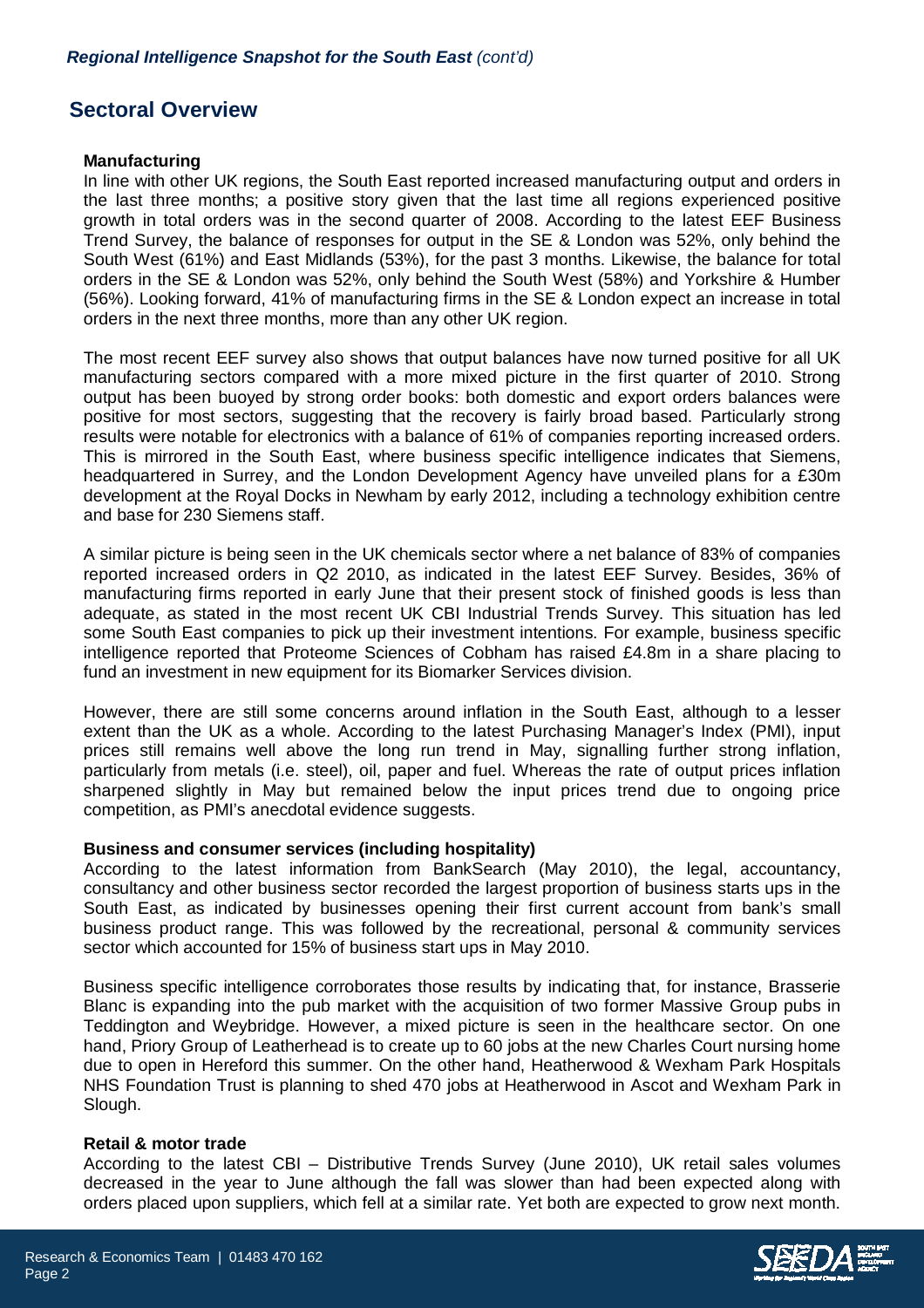## **Regional Intelligence Snapshot for the South East** (cont'd)

However, this trend has not been mirrored in the South East where some companies are carrying out expansion plans. Business specific intelligence reports that John Lewis announced in late May that it plans to open a 'John Lewis at home' shop in Tunbridge Wells. Similarly, Hot Pickle Trading of Leatherhead is planning to open four pop-up shops selling Marmite-branded products between October and January. Besides, Waitrose, headquartered in Berkshire, is to create more than 100 new jobs at the former Somerfield store in Nailsea this August, as part of a multi-million pound refurbishment.

Motor sales volumes in the UK motor trades sector also fell strongly in June, despite expectations of being broadly flat, as reported by the latest CBI survey. Looking forward, sales are set to fall at a broadly similar rate next month. The picture in the South East seems to be quite the opposite as BMW, headquartered in Bracknell, is said to be considering a number of potential locations in the M1 corridor for a new 450,000 sq ft distribution centre.

### **Construction / property**

According to the latest RICS UK Construction Market Survey (Q1 2010) the industry has showed the first increase in total workloads since Q1 2008. Surveyors in the South East (and London) reported a sharp turnaround in workloads, with the net balance swinging from -15 to +21. These results are corroborated by anecdotal evidence from the Kent County Council (Research & Intelligence) which suggests that the gloom is lifting from Kent's construction industry as more building projects get under way. The same picture is also seen in some other counties where business specific intelligence indicates that, for instance, Morgan Sindall, a construction and infrastructure firm, has been created from a merger of its separate divisions: Morgan Ashurst; Morgan Est and Morgan Professional Services. The company, based at Theale Lakes Business Park, now employs 4,800 people across the UK. In Hampshire, however, the building firm Laishley has gone into administration owing £11.8m.

In the property market, the latest results from the RICS UK Housing Market Survey (May 2010) show that London and the South East continued to see the fastest-rising prices, though the pace of increase has slowed. The proportion of surveyors reporting a rise over the past three months was, on balance, 35% compared to 45% the previous month.

#### **Transport**

Air, sea and inland transport industries seem to be performing relatively well in the South East in this month.

Business specific intelligence for the air transport sector indicates that the new Flybe daily passenger service from Manston (near Ramsgate) to Edinburgh has helped to create 20 new jobs at Kent International Airport with all the new recruits living locally. Sales are also improving in the sector. For instance, Hovertravel, the firm that runs the cross-Solent hovercraft, said it saw an increase of eight per cent in the number of passengers using its hovercraft services earlier this month, as a result of the Isle of Wight Festival. Some companies have already started to plan ahead for future sales. Cranleigh Freight Services, in Surrey, has embarked on a substantial expansion programme after purchasing nine new containment trailers. The firm, which currently operates more then 40 vehicles of varying sizes, made the investment in its fleet to cope with an increase in demand for air cargo.

Similarly, business specific intelligence for the sea transport sector indicates that, Moss Marine, a marine outfitter from Southampton, has landed a £750,000 deal to refurbish an offshore supply ship in Hull. In term of employment, up to 100 jobs will be created by the addition of a second ship on the Dover to Boulogne route this weekend, as indicated by Research & Intelligence from the Kent County Council.

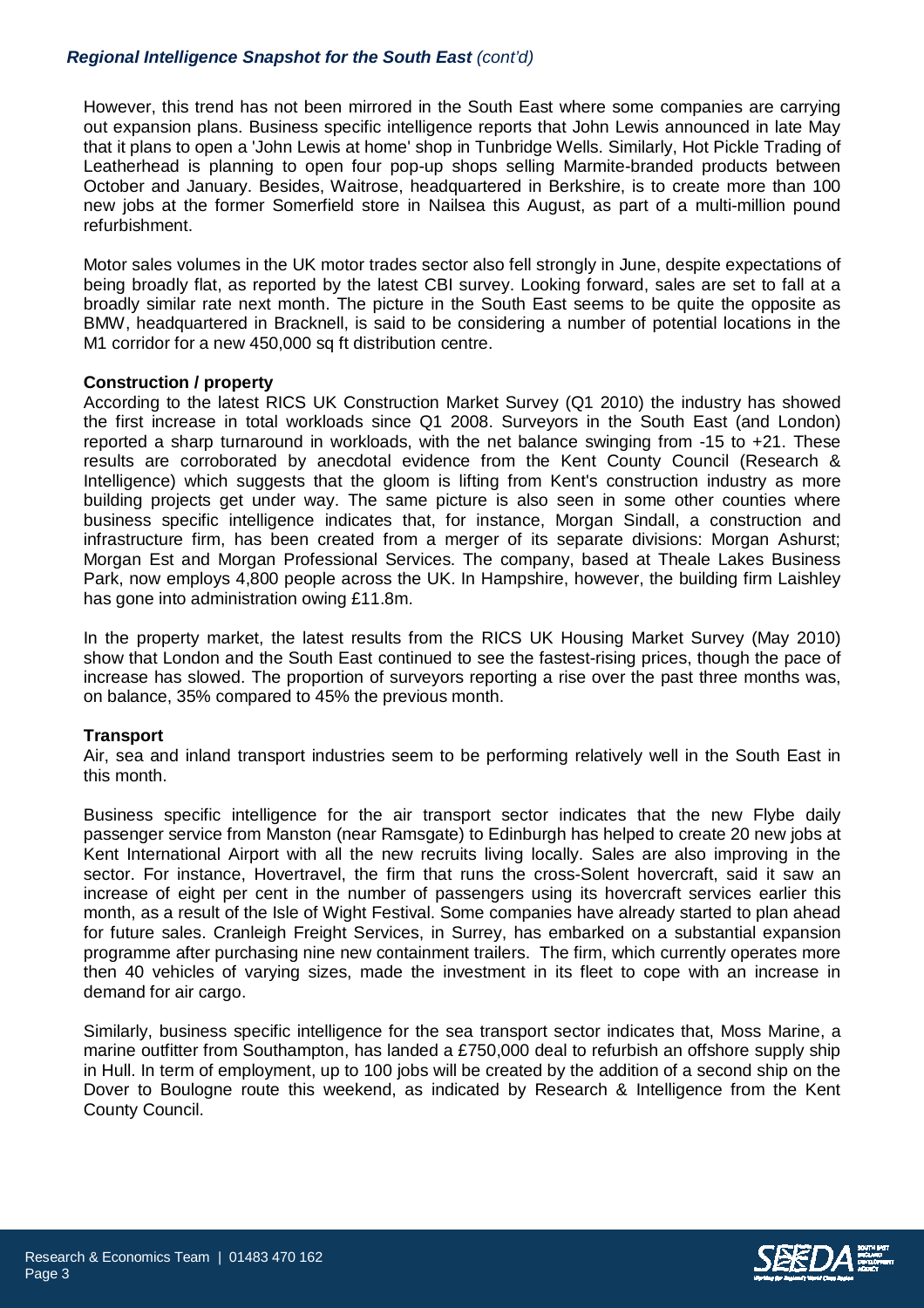## **Redundancy notifications**

According to HR1 data, verified and checked using intelligence from SEEDA's Continuing Employment Support Service<sup>1</sup> the number of genuine redundancies relating to employees in the South East in the three months to June was  $8,729.^2$  This is higher than the trend seen in the latter part of 2009, when redundancies averaged around 6,000 per quarter. $3$ 

Slightly over two thirds (68%) of redundancies in this 3-month period were in the service sector (excluding retail). This is greater than the sector's share of total employment in the South East (60%). Similarly, manufacturing accounted for 14% of redundancies, while accounting for just 8% of employment. Construction accounted for a similar share of redundancies (10%) to its share of employment (9%). Finally, retail redundancies accounted for 8% of redundancies. However, it is important to note that this data only includes redundancies where 20 or more people were laid off – this may distort the figures as most businesses employ fewer staff than this. In particular, the retail sector may be underrepresented.

Public sector job losses make up a substantial proportion of redundancies, accounting for just over a third (34%) of total redundancies over the three months. Of these redundancies, 42% were in the health sector, with the remainder split equally between public administration and education. Well over a third (37%) of public sector redundancies occurred in Kent & Medway, with much of the rest split between Berkshire (21%), Hampshire and the Isle of Wight (17%) and East Sussex (11%).

The largest numbers of redundancies in the three months to June were recorded in Kent & Medway (23% of the South East total), over half of which were public sector redundancies (52%). Hampshire and the Isle of Wight accounted for 16% of redundancies in the South East – around half in the service sector and slightly under a third in construction. Despite accounting for less than 3% of the population of the South East, Milton Keynes was responsible for 13% of redundancies over this period. These were predominantly in retail (52%) and services (42%).

 $3$  Please note that HR1 data collected before 2010 has not been verified by SEEDA – as such, the given figure for 2009 may include redundancies from outside the South East due to head offices (where redundancies are often recorded) being located in the South East.



-

<sup>&</sup>lt;sup>1</sup> Brokers from SEEDA's Continuing Employment Support Service exclude any notifications which relate to redundancies outside the South East or are simply renewals of contract rather than job losses. This helps to provide a more accurate picture of total large redundancies. The data also includes some smaller redundancies, picked up by the brokers, which fall below the threshold of 20 job losses required for a company to submit an HR1 form.

<sup>&</sup>lt;sup>2</sup> Please note that this figure refers to the three-month period up to  $23/06/2010$ .